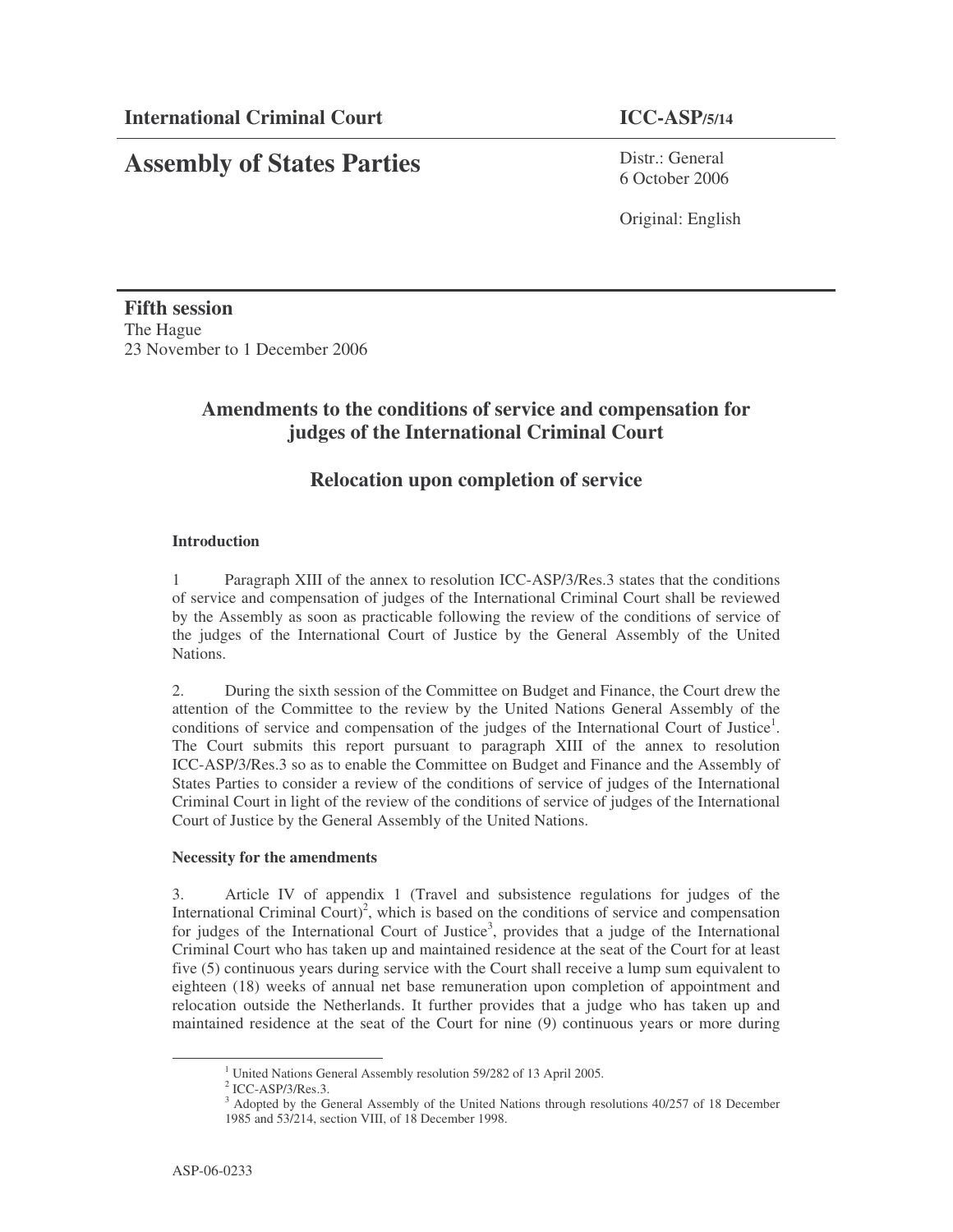service with the Court shall receive the equivalent of twenty-four (24) weeks of annual net base remuneration upon completion of appointment and relocation outside the Netherlands.

4. By its resolution 59/282 of 13 April 2005, the General Assembly of the United Nations amended the conditions of service of the judges of the International Court of Justice with retroactive effect from 1 January 2005, to allow members of that Court who had taken up and maintained residence at The Hague for less than five continuous years during their service with the Court to be eligible, upon the completion of their appointment and resettlement outside the Netherlands, to receive a lump sum prorated on the basis of the ceiling of eighteen weeks of annual net base salary that is payable to members of the Court who have served for five continuous years.

5. The General Assembly also decided that those members of the Court who have similarly taken up and maintained residence at The Hague for more than five but less that nine continuous years shall be eligible upon the completion of their appointment and resettlement outside the Netherlands for a lump sum prorated on the basis of the ceiling of twenty-four weeks of annual net base salary that is payable to members of the Court who have served for nine continuous years or more.

6. In this regard, the Court would wish to point out that, as a result of the above amendments by the General Assembly of the United Nations, judges of the International Court of Justice are no longer required to complete five years of service in order to be entitled to relocation expenses. In addition, judges who have completed five years but less than nine years now have their relocation costs prorated on the basis of the ceiling of 24 weeks of annual net base salary. Consequently, the Committee on Budget and Finance may wish to recommend that the Assembly of States Parties bring the conditions of service of judges of the International Criminal Court into line with those of the International Court of Justice by amending article IV of appendix 1 to the annex to resolution ICC-ASP/3/Res.3 to read as follows:

"A judge who has taken up and maintained residence at the seat of the Court for less than five (5) continuous years during service with the Court shall receive a lump sum prorated on the basis of the ceiling of eighteen (18) weeks of annual net base remuneration, upon completion of appointment and resettlement outside the Netherlands. In addition, a judge who has taken up and maintained residence at the seat of the Court for five (5) years or more than five but less than nine (9) years continuous service shall receive a lump sum prorated on the basis of the ceiling of twenty-four (24) weeks of annual net remuneration upon completion of appointment and relocation outside the Netherlands. <sup>4</sup> A judge who has taken up and maintained residence at the seat of the Court for nine (9) continuous years or more during service with the Court shall receive the equivalent of twenty-four (24) weeks of annual net base remuneration upon completion of appointment and relocation outside the Netherlands"<sup>5</sup>

#### **Financial implications**

7. Should the Assembly of States Parties decide to approve the amendment in accordance with the resolution of the United Nations General Assembly, the programme budget implications for the relocation costs of one judge who has already completed service

<sup>4</sup> New language in accordance with United Nations General Assembly resolution 59/282, dated 13 April 2005.

<sup>&</sup>lt;sup>5</sup> Original text from article IV of the travel and subsistence regulations for judges of the International Criminal Court (appendix 1 of annex to resolution ICC-ASP/3/Res.3).